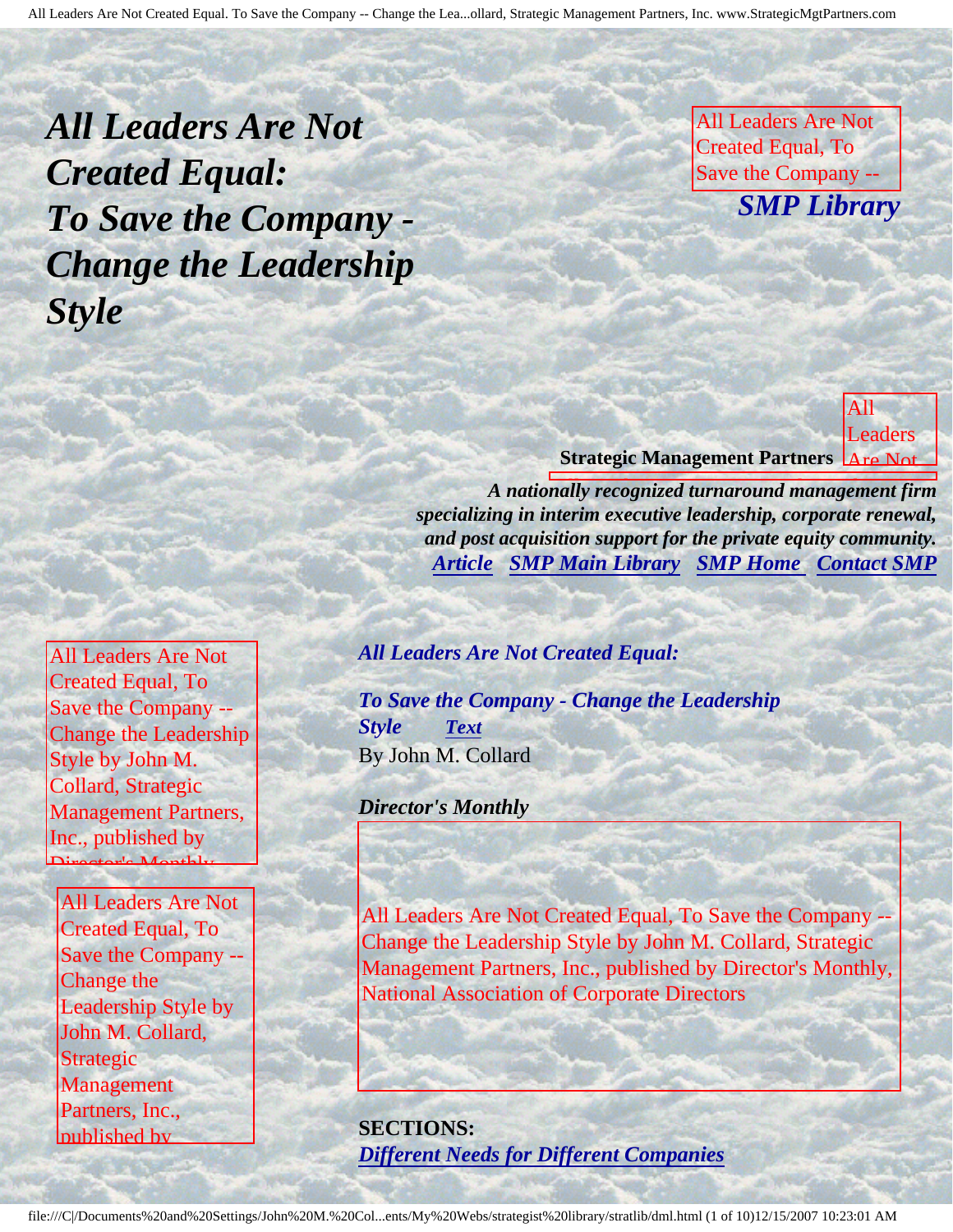*[The Turnaround Specialist](#page-3-0) [The Process](#page-4-0) [Keep Business Moving](#page-4-1) [Contrasting Leadership Styles](#page-3-1) [About the Author](#page-7-0) [Conclusion](#page-6-0) [Article Text](#page-1-0)*

*[PDF Version](http://members.aol.com/stratlib/dm-ldrs.pdf)*

*[Sections](#page-0-1) [Index](#page-0-2)*

## <span id="page-1-0"></span>**All Leaders Are Not Created Equal: To Save the Company - Change the Leadership Style**

*John M. Collard Chairman Strategic Management Partners, Inc. Annapolis, Maryland*

National Association Association

Directors

## **Crisis and transition demand change - the first true step toward recovery.**

### **DIRECTOR SUMMARY**

i

What makes a good leader in a healthy company? What about a company in crisis? The two styles are different in focus, decision making, authority, and people. Understanding and managing these differences can help directors recruit the right talent to lead a company through good times and bad.

In a time of crisis and transition, who can handle the crisis management role within the company? This is a predicament. At such a turning point, clear thinking must prevail and a special set of skills must be applied.

If there is a qualified leader within the company, then delegate the job of turnaround to that person, and provide proper support. If there is not a qualified leader in the company - and there usually isn't - don't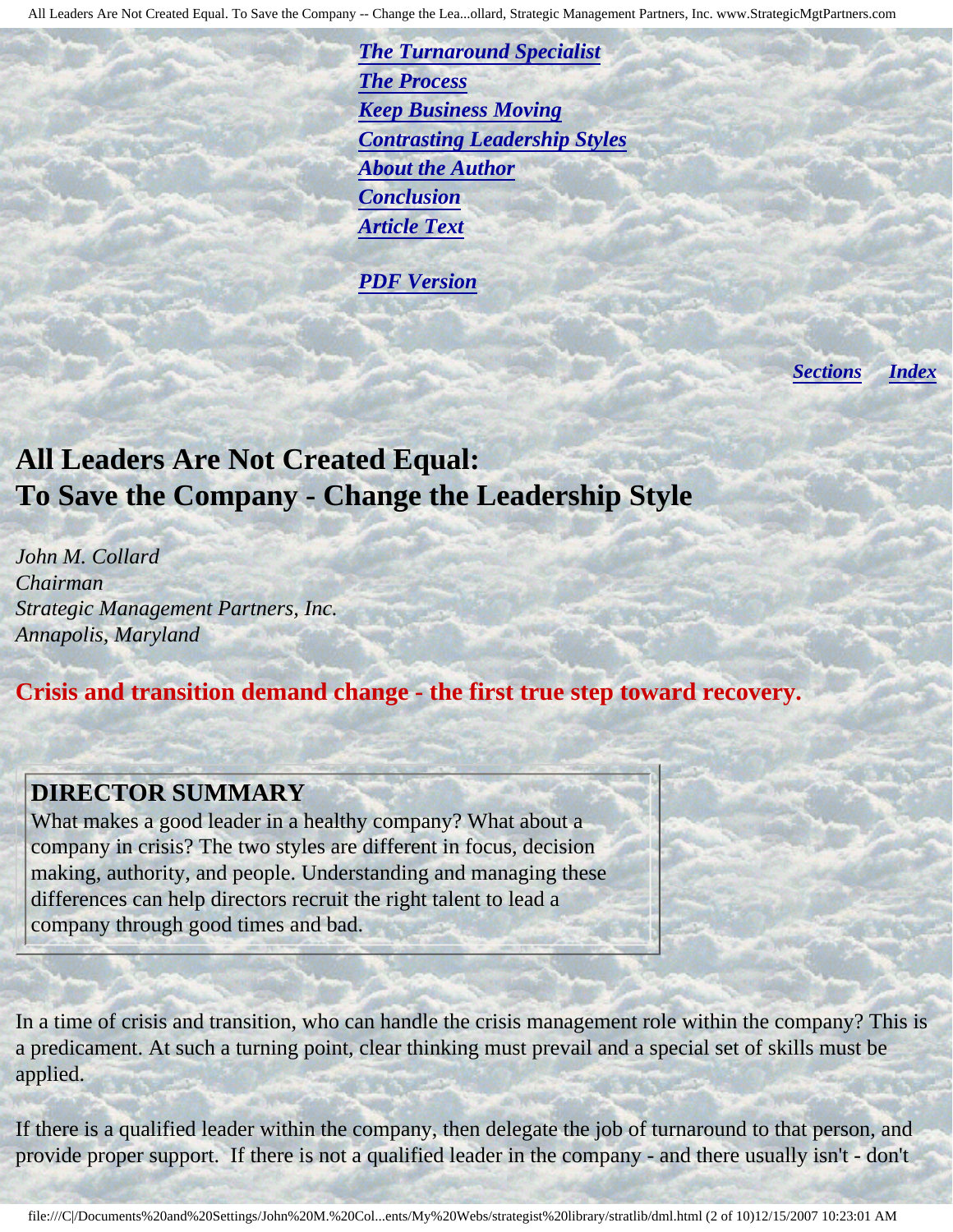hesitate to go outside the company to locate a professional for this job. The answer is often found in the form of a turnaround specialist.

*[Sections](#page-0-1) [Index](#page-0-2)*

#### <span id="page-2-0"></span>**Different Needs**

What guides the decision of choosing a leader at this juncture? Different companies have different needs. The CEO that managed the company into trouble clearly is lacking the skills to doctor it back to health. Why risk allowing the same person to try again? Conversely, the CEO that can bring a troubled company from the brink of failure may not have the skills to become the "Marquis" to manage long-term, day-to-day operations.

This suggests a two-part strategy, an interim executive to manage the transition period, followed by a well-qualified permanent leader to step in when the time comes.

A troubled company is like a patient in critical condition, decisive steps must be taken to make something happen. The first goal in an absolute crisis is to stabilize and buy time. After steadying the vital signs, take a reading on where things stand - which is normally still. Look for changes in ratios and trends to determine what is - or more important - what is not going on in the business.

Let's put the leadership roles into perspective. Requirements differ between those for healthy, growing companies and those for firms in troubled or transition situations. Compare the differences in our chart to follow.

- *Healthy company*. In the stable or growth scenario, there is time for structured growth and building the organization. In a healthy company, management focuses on long-term objectives, coaching, and team building. A manager in a stable environment should be known among shareholders and employees for consistency in decision-making. With the luxury of time, the occasional mistake generally will not do lasting harm.
- *Turnaround situation*. In the initial crisis and subsequent turnaround situation, time is an enemy. The focus is different. In a financially distressed company, the lack of time requires action. As the company's problems compound and cash flow evaporates, it becomes critical for management to act quickly and decisively. Management must focus on short-term survival. A manager in a troubled company must be able to shift gears to deal with daily crises that inevitably occur. Troubled companies have primarily one goal - to survive and get well. If the symptoms persist with no cure, the patient can die.

#### **Shortcomings**

The difference between long-term planning and short-term decision-making is one reason why the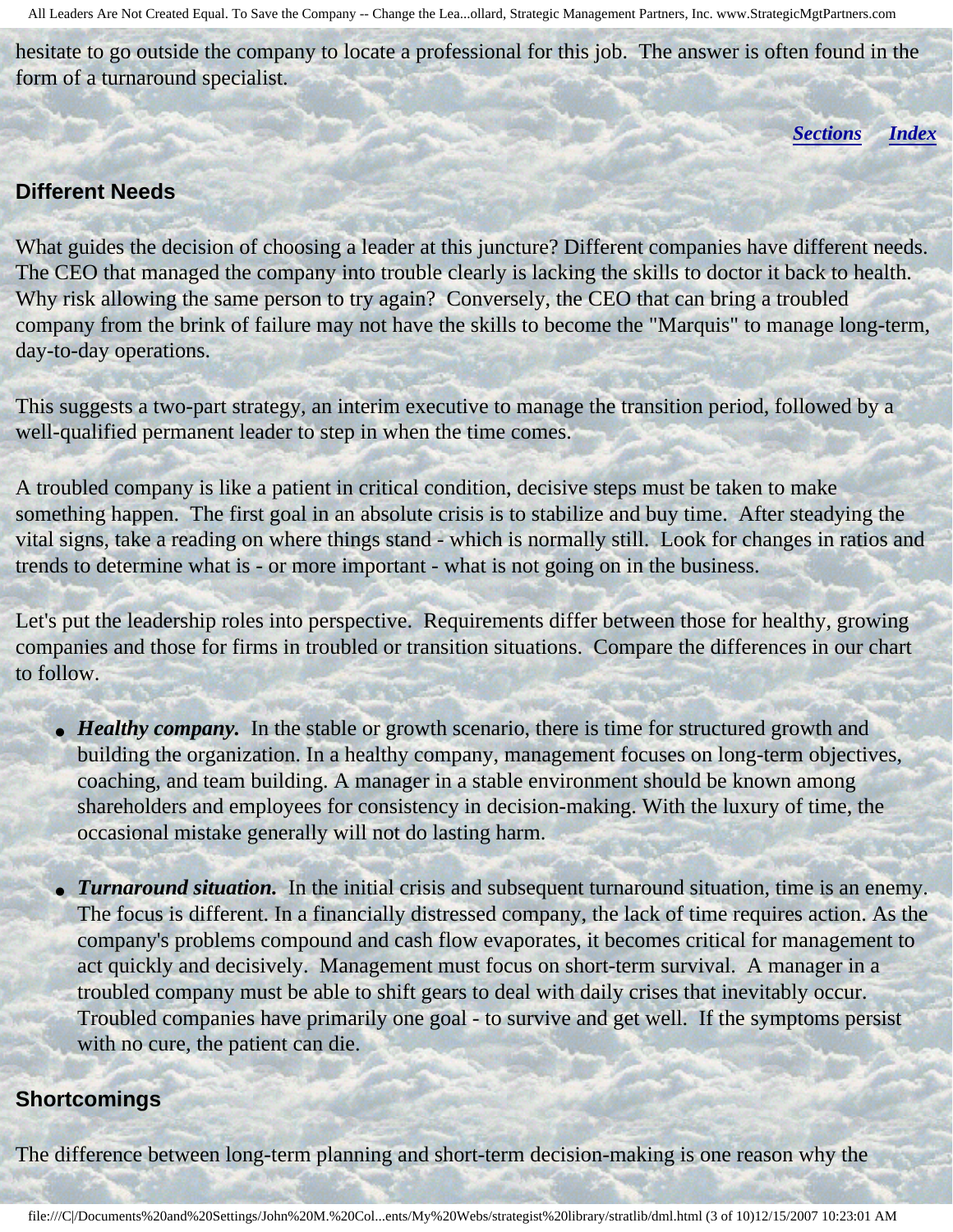troubled environment is so foreign to many managers. This often explains the difficulty in finding qualified talent for a turnaround within the company. Another problem faced when the company is slipping into trouble is that existing management often goes through a "denial" phase. They tend to blame their situation on external factors, such as the lender's refusal to advance additional funds, rather than examining the way they are managing the company.

<span id="page-3-1"></span>When a company is faced with these types of shortcomings in its internal talent pool, it is time to look to a specialist to orchestrate the change needed to save the company.

*[Sections](#page-0-1) [Index](#page-0-2)*

| <b>Attribute</b>      | <b>Healthy Company</b>       | <b>Turnaround Situation</b>          |  |  |
|-----------------------|------------------------------|--------------------------------------|--|--|
| <b>Focus</b>          | <b>Objectives</b>            | Survival, action,<br>problem-solving |  |  |
| Decision making       | <b>Deliberateness</b>        | Speed, decisiveness                  |  |  |
| Authority             | Delegation                   | Direct involvement                   |  |  |
| People                | Skills (develop)             | Talent (recruit)                     |  |  |
| <b>Respected for:</b> | <b>Management reputation</b> | <b>Financial credibility</b>         |  |  |
| Known for:            | Consistency                  | Ability to shift gears               |  |  |

# *CONTRASTING LEADERSHIP STYLES*

*[Sections](#page-0-1) [Index](#page-0-2)*

### <span id="page-3-0"></span>**The Turnaround Specialist**

Turnaround specialists generally are either interim managers or consultants. Interim managers will replace the CEO, take the decision-making reins, and guide the company through troubled waters, hopefully to safety. Consultants advise management, possibly the same management that got the company into trouble in the first place. Whether a consultant is effective depends upon management's willingness to listen and implement the specialist's recommendations.

Be assured there are countless cases where existing management agreed to work with a turnaround consultant only to placate the board. There is no substitute for qualified leaders with decision-making authority.

When hiring a turnaround specialist: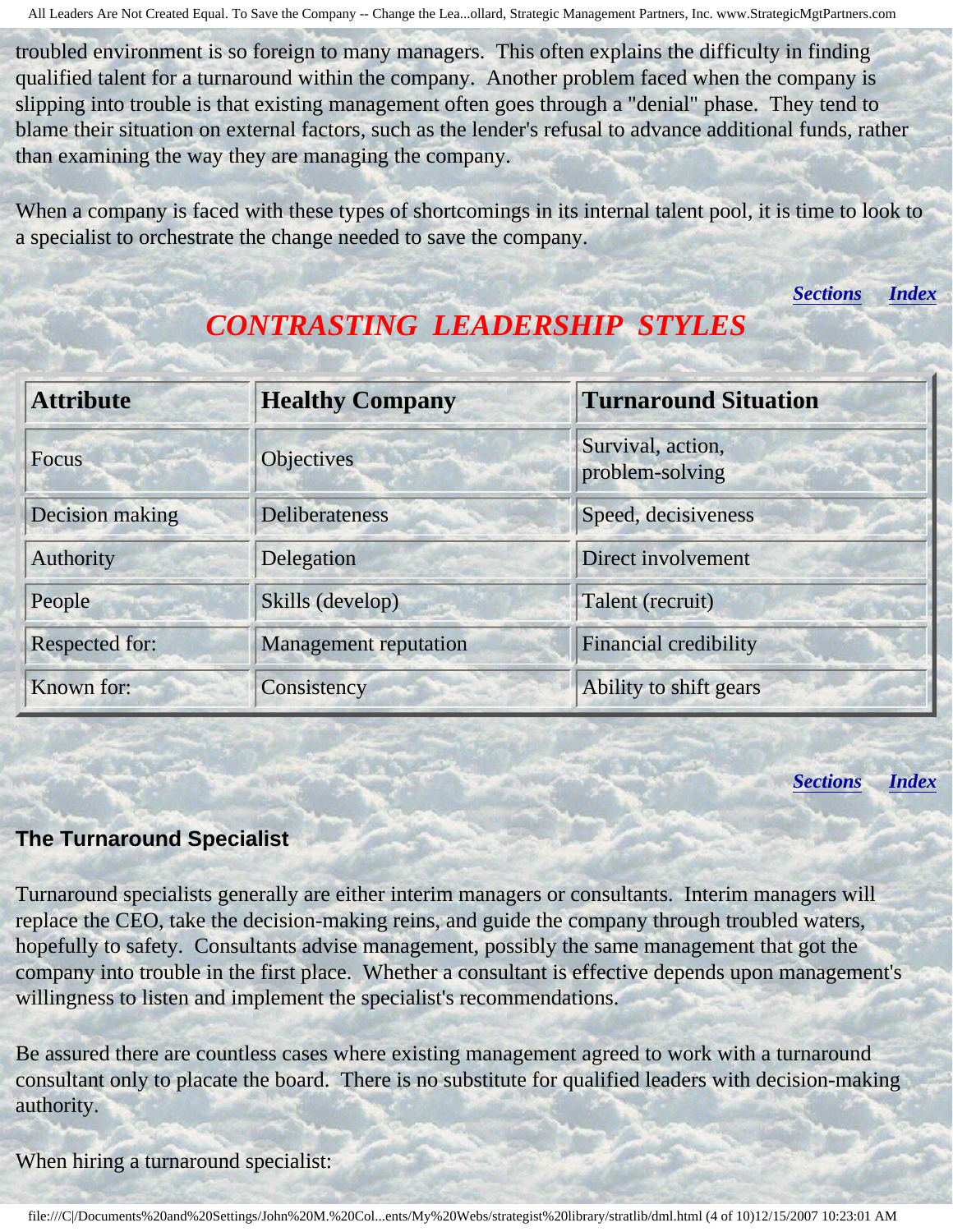- check the person's references
- review proposals versus what can realistically be accomplished
- require engagement agreements, and
- hire an individual, not the firm personal chemistry with the managers is critical.

*[Sections](#page-0-1) [Index](#page-0-2)*

#### <span id="page-4-0"></span>**The Process**

Along with specific skills and an understanding of troubled situations, the specialist offers a new perspective from which to independently evaluate the company's circumstances. The process will focus on several issues:

- Is the business viable?
- What is the purpose of the business?
- Should it be saved? Why? Are those reasons valid?
- Is there a core business that can be the source for the emerging business?
- Are there sufficient cash resources to fuel the recovery?
- Which existing managers are capable of leading parts of the company?

Remember, not all companies are salvageable.

The fact-finding must proceed as quickly as possible so that a realistic assessment of the current state of the company can be prepared. The specialist's first priority will be to manage cash flow - to stop the hemorrhage. Analysis of sales and profit centers, and asset utilization should indicate where the real problems - not the symptoms - are located. Next, a business plan outlining and suggesting possible courses of action - or cures - will be prepared.

Following this diagnostic stage, the transition can begin towards a turnaround. Once the course of action is chosen, implementation and monitoring can occur. The specialist should remain involved at least until the business is stabilized, and preferably until the transformation is complete and a new leader is found.

*[Sections](#page-0-1) [Index](#page-0-2)*

#### <span id="page-4-1"></span>**Keep Business Moving**

The turnaround specialist needs to get things moving again. Movement must occur in two areas.

*Volume in (revenue/sales).* Look at where and how revenue is generated. Is it from existing customers and contracts or new business? Most important, keep it coming in.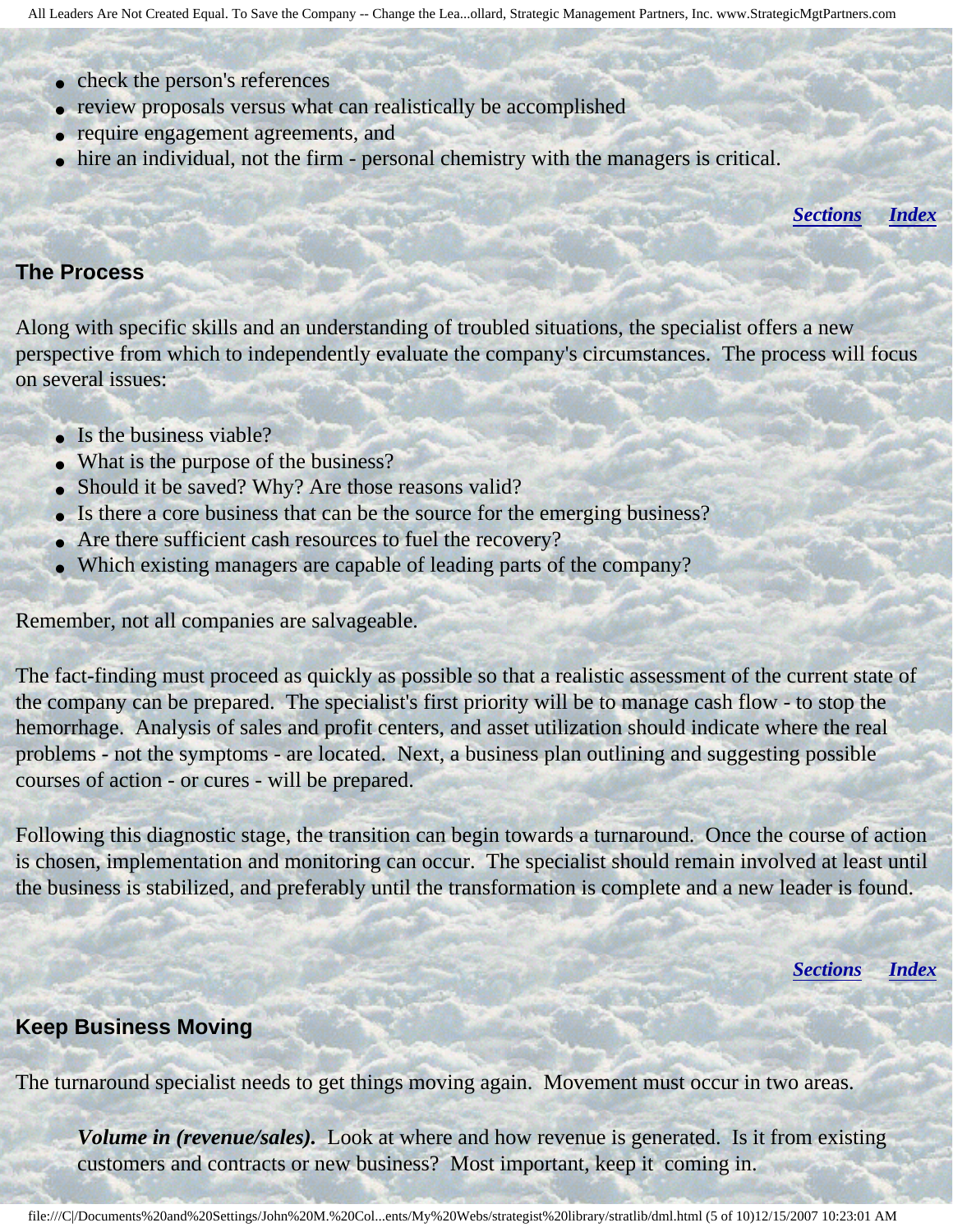*Volume out (throughput/production).* Look at getting the product or service "out the door." How else can you bill for it?

Companies often get into trouble because management procrastinates when it comes to making decisions. If the decision is made by default, it is akin to making no decision at all. Survival for the troubled company depends on being immediate - on making decisions in a timely manner. Even a wrong decision allows movement and direction. If a decision turns out to be wrong, change it, but keep things moving.

#### **Authority and Talent**

Time is also a consequential dimension when it comes to authority. In a stable company, there is time to delegate and nurture the growth of the management team and time to work on long-term issues and projects. In the troubled situation, delegating takes on a different role. Managers must be held accountable not only for performance, but also for timely results.

Remember that the good managers may have deserted the ship long ago, leaving behind the second string. The good leader will know how to exploit the talents of these employees and bring them up to a new level to save the company.

In a troubled situation, the decision-maker must get directly involved. It is hard to worry about the longterm future when there may not be one. The leader is pressed closer to the immediacy of the day-to-day operations. If you want action, request a decision or make one.

In a stable situation there is time to develop talent. But at a troubled firm, you must exploit the talents of those who can perform and recruit the talent that is lacking. It means building a permanent management team that can bring the company back to health - and adds value to the company.

#### **Communication**

Communication is critical with everyone who has a stake in the company's success. Talk to employees, but more significantly, listen to what they have to say. Be assured they know when problems exist. They also often know how to resolve them.

What message are you sending? Remember, what is not said is often more destructive than what is. Unnatural actions or behavior, such as "closed door meetings," will most certainly set off the rumor mill. People need to know or they're left to their own imaginations - and that is always worse.

Equally vital, level with people - then get the stay versus go decision. To address the issues in a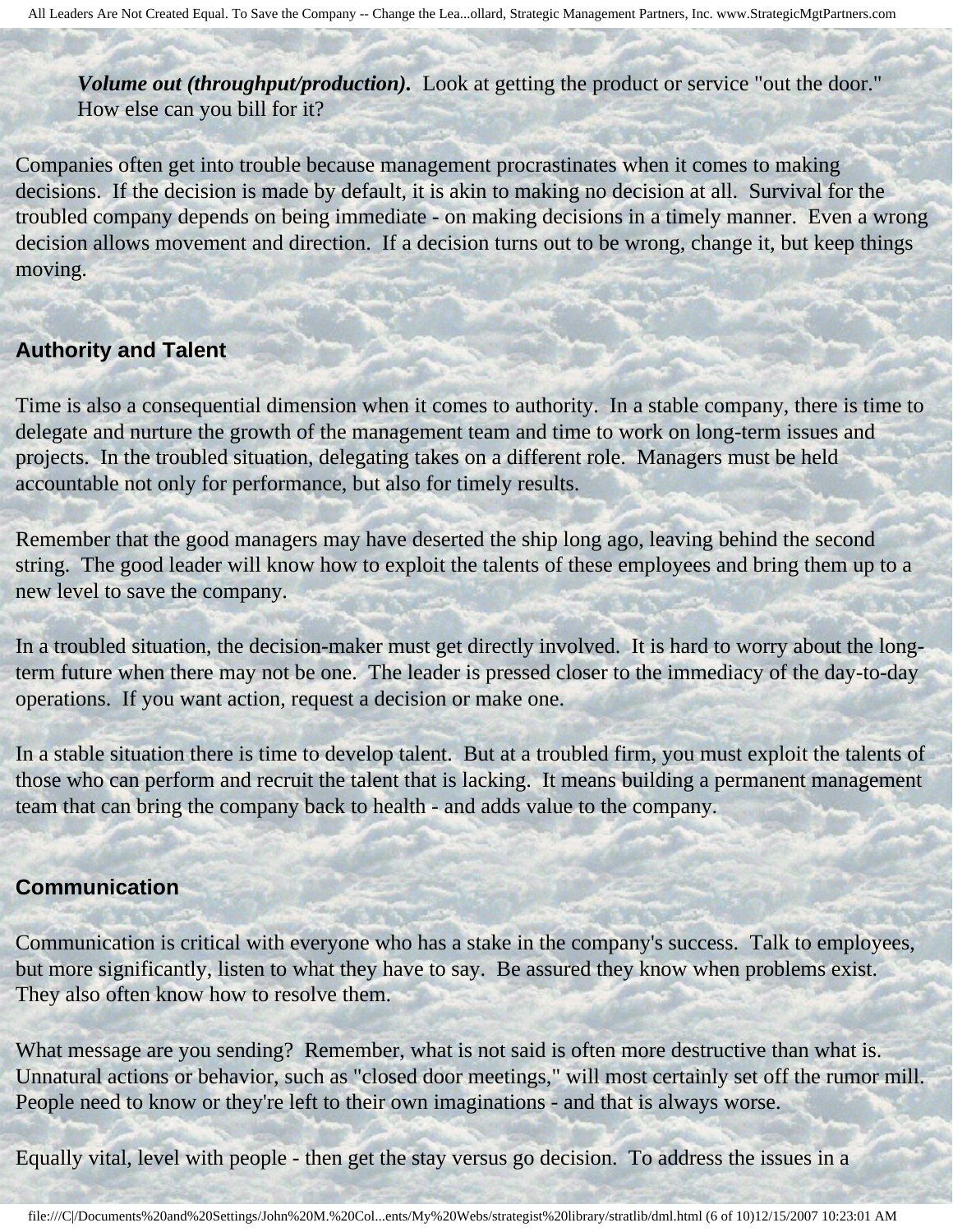forthright manner is no guarantee that you will keep everyone, or that everyone will believe what has been said. But to not communicate what is going on is a lack of leadership, so don't be surprised when employees don't do what you want them to.

## **Financial Support**

A key element to a successful turnaround is to establish a good relationship with your bank. Capital is always required in tough times, not to mention that it's nice in good times as well.

If the leaders who were in power while the company's position was allowed to deteriorate are still there, why should the lender believe that they would now be instrumental in correcting the situation?

To make matters worse, in the eyes of management, the lender can be viewed as an enemy instead of a key part of the turnaround equation. With all the suspicion that can surround a troubled company, it is important that trust be re-established with the bank. Credibility with lenders is mandatory to success and to keeping that cash flow at the bank. Since the bank holds the trump card, the institution must feel comfortable working with the turnaround leader. It means laying everything out on the table to keep the situation honest - and honoring commitments made to the lender.

*[Sections](#page-0-1) [Index](#page-0-2)*

#### <span id="page-6-0"></span>**Conclusion**

Where consistency is important in a stable environment, the name of the game in a turnaround situation is uncertainty. You can absolutely, positively count on surprises. "When it rains, it pours" may be cliched, but when applied to a troubled company, one can be sure that "Murphy is shaking the clouds."

The ability to deal with change at a rapid pace is essential. This is why a seasoned practitioner can be the answer to a successful turnaround plan, they've "been there, done that." The existing leadership is often "out of its element" as it enters this untrodden ground of trouble. And when people haven't had to manage in this environment before, the odds are that they will at the very least, have a difficult time.

Turnaround leaders didn't start out as such - they were often managers that worked their way up the corporate ladder through hard work and (hopefully] fair play to build a solid management reputation. They have also developed a set of skills to handle problem solving, getting results with minimal resources, (tight) cash flow management, and negotiating and dealing with bankers, investors, and creditors. The stakeholders will usually work with a turnaround leader - if he or she is credible.

The turnaround specialist must possess the skills to deal with a financially troubled company and have the ability to make the tough decisions needed during a recovery. Specialists are hired for their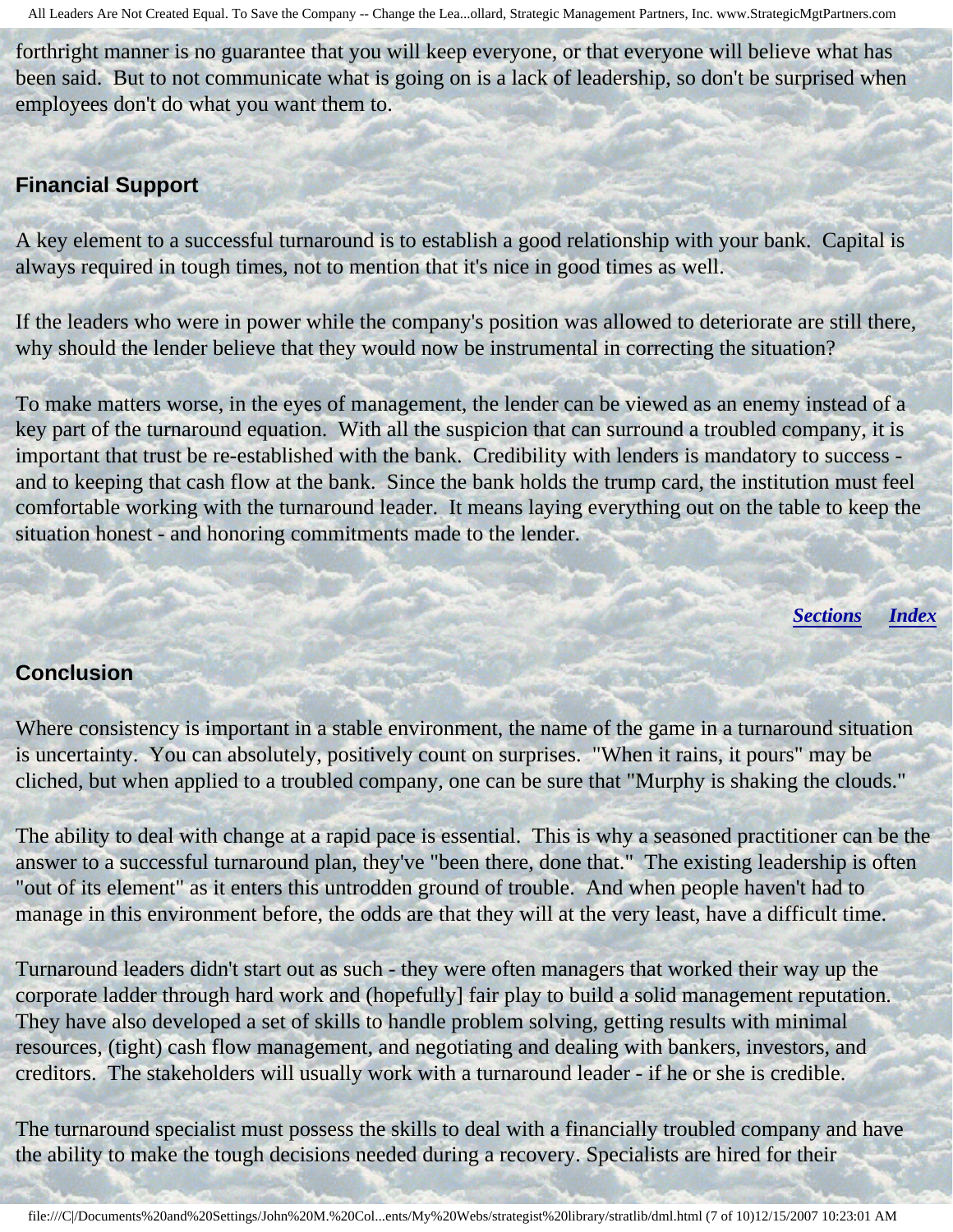management ability - the ability to bring order out of chaos, marshal resources, and maximize value from those diverse resources. If the company requires special expertise, then the specialist will attract that expertise. Remember, experience in dealing with crises and change may be more important than industry experience.

Specialists are hired for their management ability, the ability to bring order out of chaos, the ability to marshal resources and maximize value from those diverse resources.

The turnaround professional must be financially credible and honor commitments. The company, bank, and other interested parties should be able to rely on the specialist to protect their interests while providing then with accurate information they need on a timely basis. The earlier trouble is detected, the more probability of turnaround success. Affecting a turnaround takes an array of skills. To affect rehabilitation, the right leader will know how to make decisions, put a plan into action, and create a talented team to move towards a healthy and more valuable end.

Finally, a good turnaround specialist will develop a permanent management team within the company to preserve value, instead of hiring a large team of outsiders who, when they leave, take that value with them. The specialist should work themselves out of a job to be most effective, while leaving the company with the ability to grow and prosper as a stand-alone going concern.

*[Sections](#page-0-1) [Index](#page-0-2)*

<span id="page-7-0"></span>*John M. Collard, a certified turnaround professional, is chairman of Strategic Management Partners, Inc. (SMP), Annapolis, Maryland. A past chairman of the Turnaround Management Association, Collard advises institutional and private equity investors, company boards of directors, and provides interim executive leadership. He has been advisor to President Clinton's National Economic Council, World Bank, European Bank for Reconstruction and Development, and Boris Yeltsin's Russian Privatization Agency. For more information about this topic, visit SMP's library on the Web at*

*http://members.aol.com/Strategist/library.html.*

j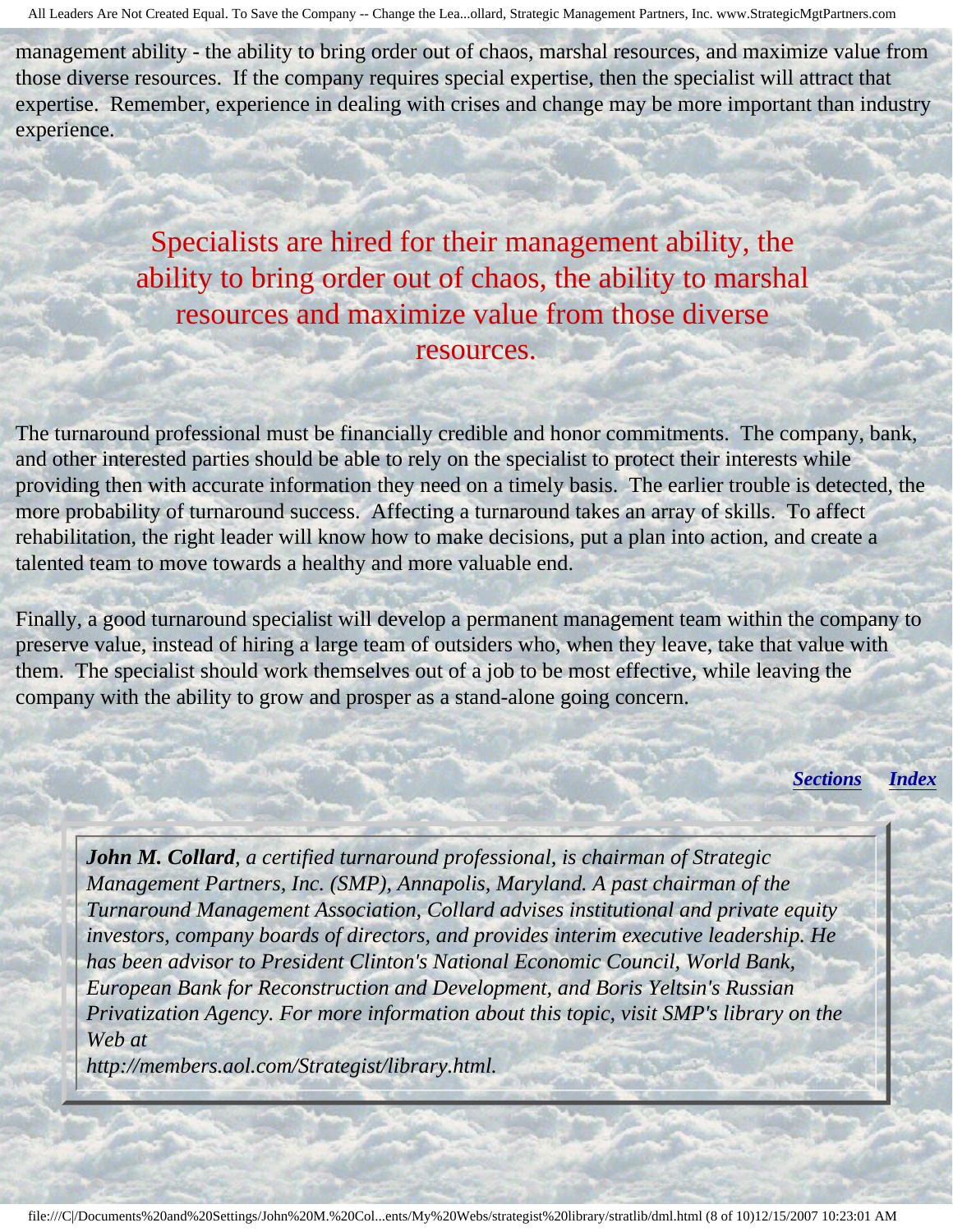*Director's Monthly is published by the National Association of Corporate Directors and each monthly edition is received by over 8,000 directors of public and privately held companies. Founded in 1977, the role of this association is to enhance the governance and performance of business entities.*

*Reprinted with permission. Director's Monthly, National Association of Corporate Directors, 1999. Copyright 1999, Strategic Management Partners, Inc.* 410-263-9100

*[Sections](#page-0-1) [Index](#page-0-2)* All Leaders Are Not Created Equal, To Save the Company -- Change the Leadership Style by John M. Collard, Strategic Management Partners, Inc., published by Director's Monthly, National

*[Index](#page-0-2)*

We welcome constructive inquires. More information is available if required.

There is more to Strategic Management Partner's *[Return to Home Page](http://members.aol.com/strategist/home.html#TOP)*

#### <span id="page-8-0"></span>All Leaders  **Contact Information**

Are

Company

Leadership

John

Strategic

John M. Collard, Chairman Strategic Management Partners, Inc. Strategie *Management* To Annapolis, Maryland [MD] 21403  $\frac{1}{\sqrt{2}}$ the Voice 410-263-9100 Facsimile 410-263-6094 E-Mail Strategist@aol.com

We serve as experts for comment or quote, please contact us at **410-263-9100** [Tele

We welcome constructive inquires, please send via E-Mail to: [Strategist.](mailto:Strategist@aol.com (library dml))

[Mai